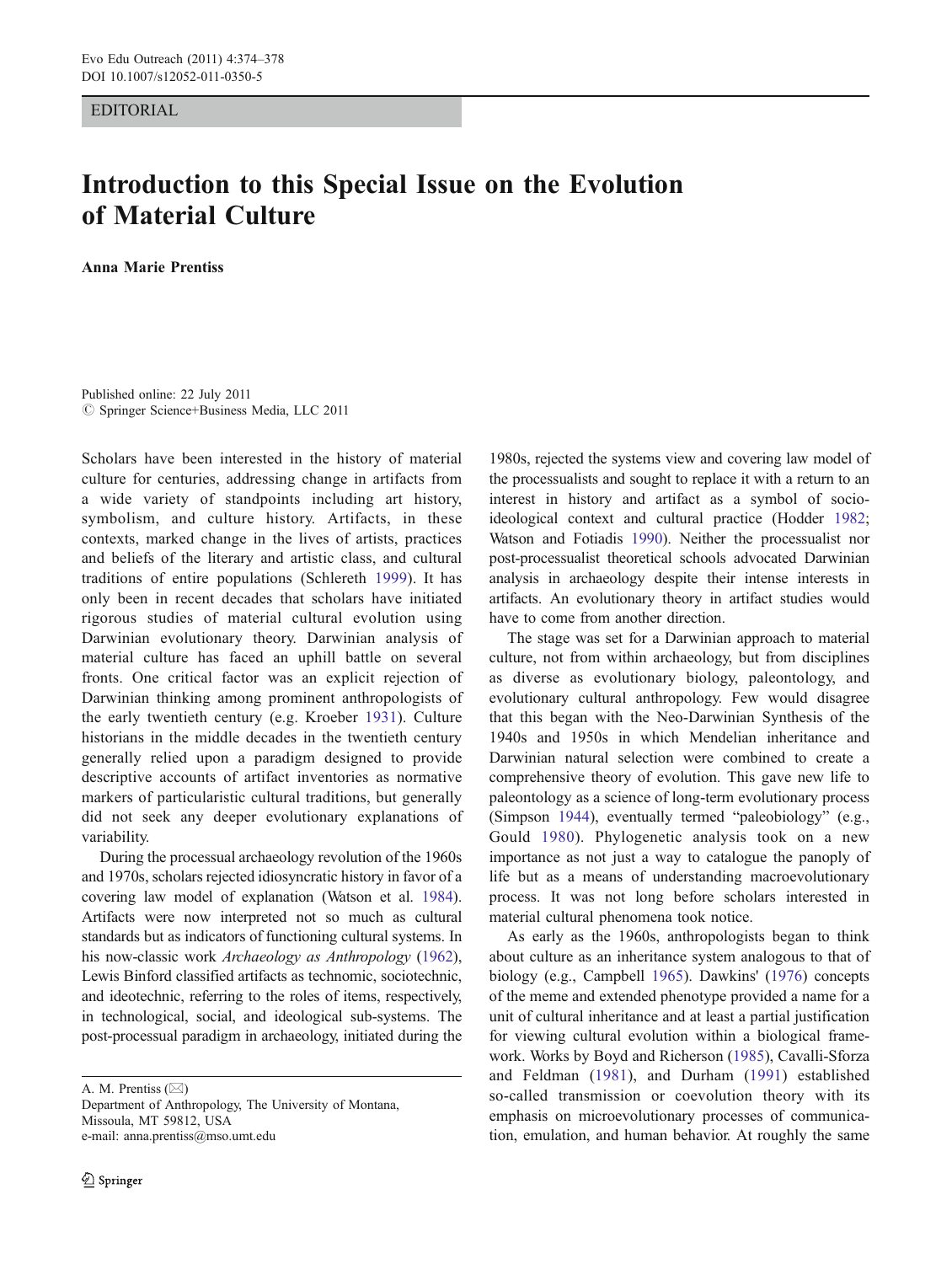time, a small group of archaeologists sought to construct a neo-Darwinian approach known as evolutionary archaeology or selectionism to explain artifact histories on a more macroevolutionary scale (O'Brien [1996](#page-4-0) and papers therein; O'Brien and Lyman [2000](#page-4-0)). A wide range of scholars have subsequently sought to apply evolutionary logic and phylogenetic methods to a more divergent range of cultural characters ranging from artifacts to language (e.g., Lipo et al. [2006](#page-4-0); Mace et al. [2005](#page-4-0)).

As the contributions in this special issue illustrate, evolutionary study of material culture is alive and well today. Indeed, there a several schools of thought with both common and divergent assumptions about the nature of the cultural evolutionary process. For purposes of discussion, I divide them into four groups: Strict Neo-Darwinists (SND), Transmission Theorists (TT), Extended Darwinists (ED), and Darwinian Complexity Theorists (DCT). The strict Neo-Darwinians, as best embodied in the evolutionary archaeology school, accept a narrow interpretation of the Darwinian evolutionary model or what has been described as the "Hardened Synthesis" (Brooks [2011](#page-3-0); Eldredge [1995](#page-4-0)). SND scholars (e.g., Dunnell [1989](#page-3-0); O'Brien and Lyman [2000](#page-4-0)) have generally argued that cultural variation is undirected in relation to long-term effects of natural selection, selection acts directly on functional aspects of artifacts when viewed as extended phenotypes, nonfunctional or stylistic elements of artifacts are sorted over time by drift, cultural transmission process is largely superfluous, macroevolution is gradual, and cultural entities are analyst defined.

Transmission Theorists are primarily concerned with microevolutionary process, viewing artifact variation over time as reflections of traditions inherited through communication and emulation. While much of the TT literature derives from mathematical evolutionary anthropology (e.g., Boyd and Richerson [1985](#page-3-0), [2005](#page-3-0)), a limited number of archaeologists have engaged in tests of model predictions using experimental (Mesoudi and O'Brien [2008\)](#page-4-0) and archaeological (Bettinger and Eerkens [1997](#page-3-0)) data. While TT scholars generally accept the basic neo-Darwinian framework, they seek to understand variability in artifact traditions largely as outcomes of different cultural transmission systems rather than the strict undirected variation, selection, and drift model favored by the SND group. Given their interest in microevolutionary process, they tend to be somewhat less concerned with pattern and process in macroevolution.

Extended Darwinists in material culture studies are most theoretically in line with the "Extended Synthesis" school of evolutionary biology, recognizing that synthetic Darwinism remains incomplete without resurrection of lost concepts and incorporation of critical new ideas (Brooks [2011](#page-3-0); Eldredge [1985](#page-3-0); Prentiss et al. [2009\)](#page-4-0). ED

scholars recognize that targets of evolutionary process can range from artifacts to complexly integrated cultural traditions such as religious beliefs and rituals or subsistence strategies (Mace and Holden [2005;](#page-4-0) Rosenberg [1994;](#page-4-0) Spencer [1997](#page-4-0)). They generally emphasize macroevolutionary process and assume that cultural entities actually exist with approximate start and extinction dates, the pattern of evolution is often punctuated, transmission and selection play roles in evolutionary process, and spandrels and exaptations are common (Bettinger [2009;](#page-3-0) Rosenberg [2009](#page-4-0)).

Darwinian Complexity Theorists employ Darwinian logic to understand the evolution of complex adaptive systems, whether biological as in protein and body plan organization or cultural, for example, software systems (Arthur and Polak [2006;](#page-3-0) Myers [2003;](#page-4-0) Solé et al. [2002\)](#page-4-0). Significant concerns among these researchers are the processes that give rise to new entities with differentially integrated modular parts. Consequently, these scholars make a contribution to understand the nature of evolutionary hierarchies (e.g., Eldredge [1985](#page-3-0)) and much like the ED school seek to understand periods of rapid evolutionary change using such models and concepts as spandrels, adaptive landscapes, and phylogenetic history.

Research and discussion among evolutionary material culture scholars has already created a rich body of literature and has stimulated a range of insights. Contributors to the special issue offer a number of provocative contributions that should continue to stir debate and further studies. I highlight six critical points.

#### Phylogeny is Essential to Explanation

Preexisting structural properties of artifacts affect future evolution. Phylogenetic studies suggest support for Brooks' ([2011](#page-3-0):6) argument that the "nature of the organism" may be more important to evolution than the associated conditions. Prentiss et al. point out that, in the case of skateboards, severe design constraints restricted designers to a relatively narrow range of modifications even when their expected use-environments were radically different. Dagg argues that mousetrap evolution was dependent on independent evolution of constituent parts. Solé et al. note that use of preexisting elements in complex networks could act as strong constraints on evolution. These studies offer the implication that significantly greater attention should be placed on artifact phylogeny and ontogeny (e.g., manufacture, use, maintenance, recycling) as we theorize evolutionary process. Phylogenetic methods have also offered material culture scholars (particularly archaeologists) highly rigorous procedures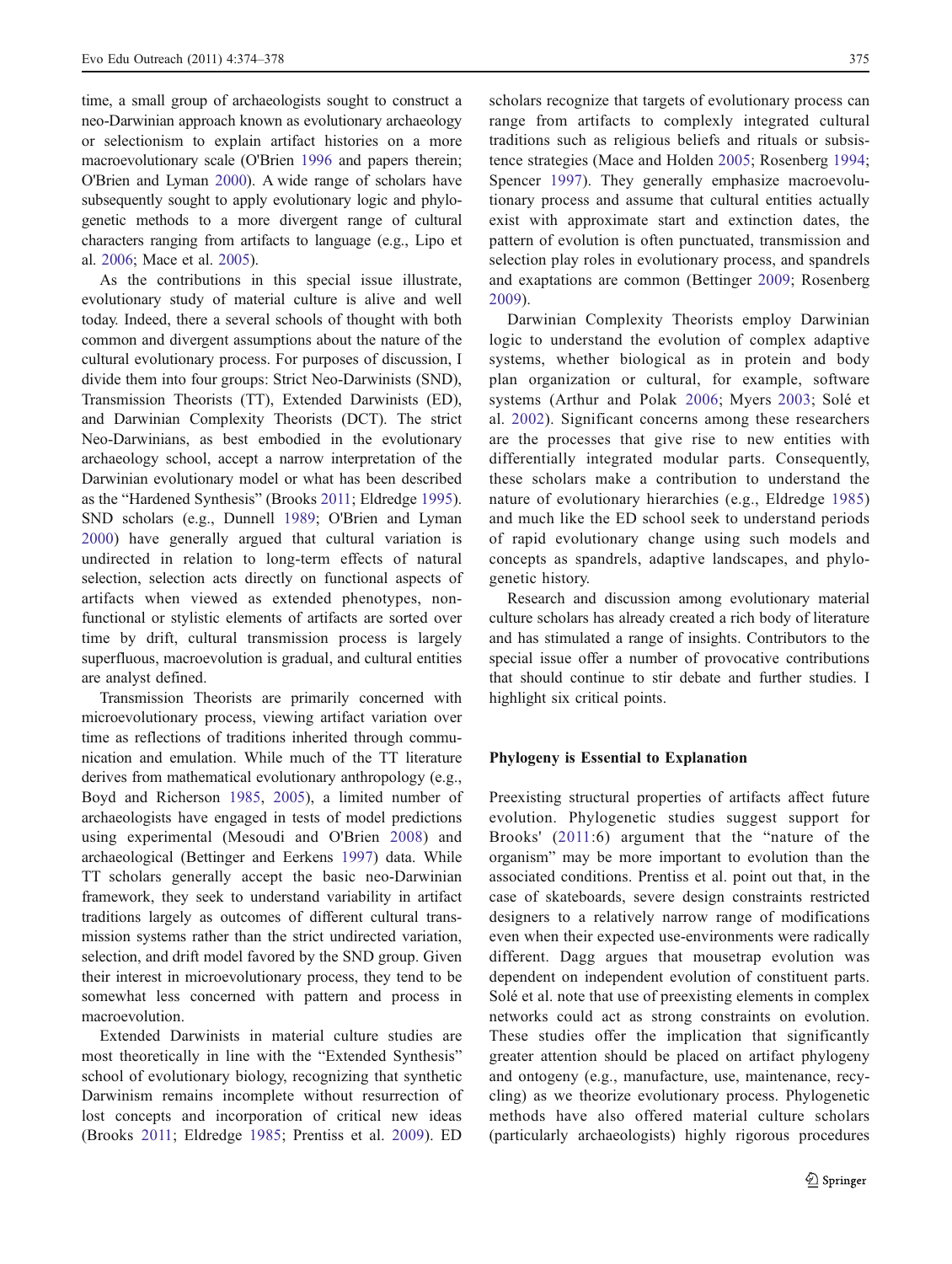for identifying critical variables for measuring artifact variability and evolutionary history.

#### Artifacts Evolve via Branching

Branching signatures are recognized in quantitative study of skateboards (Prentiss et al.) and Iranian textiles (Tehrani). These results are similar to outcomes of other phylogenetic studies (e.g. Jordan and Shennan [2009](#page-4-0)) and contradict assertions made elsewhere in anthropology and archaeology that cultural evolution is primarily reticulate in nature (Moore [1994;](#page-4-0) Sassaman [2011\)](#page-4-0). If branching is indeed common then it is appropriate to ask how it works. Several contributors (particularly Dagg and Solé et al.) implicate "tinkering" as critical to branching in technological evolution. They provide evidence that major jumps in a range of technologies happen as makers "tinker" with available designs and materials, a process similar to the actions of natural selection on organisms. Solé et al. point out that if material culture evolves in this way then we can expect spandrels (e.g., Gould and Lewontin [1979\)](#page-4-0) to be common. Solé et al. also note that minor tinkering can sometimes lead to "avalanches of modifications" and patterns of punctuated equilibria. In an interesting sideline, Dagg suggests that borrowing processes may in some cases actually contribute to reconfigured designs and thus lead to branching events. "Popsicle stick" skateboard designs provide a good example of this process.

## Artifact Evolution is Reticulated

Artifact lineages can include branching and reticulation. Prentiss et al. demonstrate that while the history of skateboard manufacture is rife with homoplasy (e.g., lateral transfer through borrowing) and possibly also tokogenetic processes (independent invention and character reversals), there is an underlying branching structure to the phylogenetic trees. In contrast to biology, the frequency of lateral transfer seems to rise with the appearance of the greatest diversity of design variants. These results confirm arguments by Eldredge [\(2009](#page-4-0)) and Tëmkin and Eldredge ([2007\)](#page-4-0) that cultural evolution is extraordinarily complex, requiring significant caution by those seeking to construct simple phylogenetic models. This research also confirms the cautionary statements of Kroeber [\(1931](#page-4-0)) and Sassaman [\(2011](#page-4-0)) regarding reticulations. And yet, Tehrani informs us that branching in some lineages may be significantly stronger than lateral transfer via borrowing. One cause for branching can be geographic and social isolation as was the case for Iranian tribal women engaged in textiles production, and as acknowledged by Sassaman [\(2011](#page-4-0)) for

branching in Paleoindian technologies at the Pleistocene-Holocene boundary in North America.

## Natural Selection is Often Metaphorical in Artifact Microevolution

Artifact evolutionists must be careful in their use of the term "selection" since they are not typically discussing change over time in alleles but in memes that code for particular artifact designs. Designs that are replicated frequently can be said to have high degrees of "replicative success" (Leonard and Jones [1987\)](#page-4-0) or "acquisitive fitness" (Chatters [2009\)](#page-3-0). But replicative success and acquisitive fitness do not necessarily require reproductive fitness from a biological standpoint. Skateboards evolved in a branching process at rates far too fast to be associated with biological reproductive success and arguably, were tools virtually guaranteed to reduce the probability of the user ever making a significant contribution to the gene pool. Rapid turnovers in the design of mousetraps and software have similar implications (though lacking the life-threatening element inherent in skateboards). However, there are examples of artifact evolution where one could consider roles for acquisitive and biological fitness. As suggested by Goodale et al., it is entirely possible that possession of certain weapon systems (e.g., bow and arrow) by Native American groups across the Holocene may have imparted significant advantages in hunting and warfare. Indeed, Chatters [\(2009](#page-3-0)) argues that the bow and arrow system as an evolutionary entity offered such fitness advantages to indigenous groups that it outlasted many other technologies and resource management strategies. Archaeologists have yet to determine the actual rates and processes by which the bow and arrow spread across Native North America at around 1,500 to 2,500 years ago. This leaves open the possibility that it was a very rapid process (say less than 300 years), probably too fast to invoke natural selection (in the narrow biological sense), thus implying replicative success and acquisitive fitness. On the other hand, if the process took longer (for example, 500 to 1,000 years) and was associated with differential group advantage between those with and those without, then, following Soltis et al. ([1995\)](#page-4-0), cultural group selection could be offered as an explanatory model, thereby allowing a role for biological fitness.

## Artifacts Do Not Evolve Independent of Other Cultural **Characters**

Several years ago Holden and Shennan [\(2005](#page-4-0)) rejected the "cultures as collections of memes" position, arguing that the persistence of languages and complex cultural traditions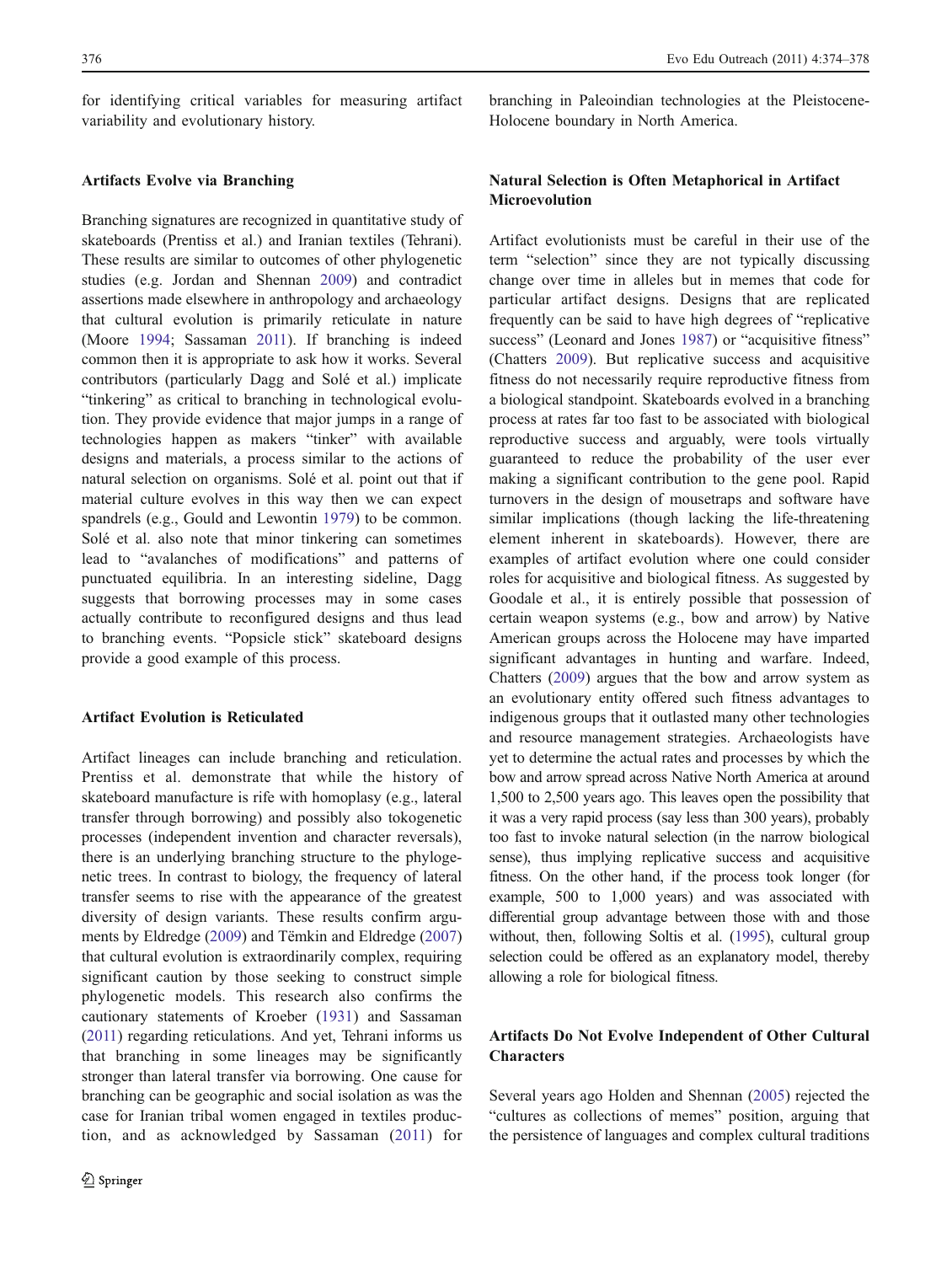<span id="page-3-0"></span>negates the possibility that memes or basic units of cultural information exist in competitive isolation from one another. Eldredge [\(2009\)](#page-4-0) argued that not only are cultural traditions bundled in complex ways, but their persistence often depends on relationships to other cultural developments such that simple functional performance does not guarantee replicative success. Many technologies from mousetraps to software systems are made up of multiple interacting parts. Evolution of these entities can be dependent on changes in the nature of the parts and the ways in which they are fit together. Skateboard evolution was clearly affected by innovations in board design, but was equally impacted by developments outside the latter domain. Urethane wheels enhanced rider safety and enabled significant improvement in the ability of riders to negotiate spillway slopes and empty swimming pool walls. Wider cultural factors also played significant roles. The "bust" period in skateboard history of ca. 1990 to 1995 led to widespread abandonment of wall riding on ramps and in empty pools, but favored the widespread adoption of street skating and in particular the popular rise of the trick known as "Ollies" for "popping" on to stair railings, on and off benches and tables, and up curbs without grabbing the rail of the board. This favored the development of the "popsicle stick" design with its double kicktails and convex board shape (see Prentiss et al. this issue). Changes in the design of Barbie dolls, as outlined by Goodale et al., likewise reflect the changing milieu of popular culture in western countries. Material cultural researchers should continue to address correlated change in items of material culture within their wider cultural context (Bettinger 2009; Eldredge [2009\)](#page-4-0).

#### Artifact Evolution Needs a Grand Theory

In a recent issue of this journal, Brooks (2011) promoted development of a higher covering law linking biology to the other sciences. Michael Shott in this issue, like Brooks, also calls for evolutionary scholars to think deeply about their target material. Shott points to a number of unique factors affecting variability in material culture, in this case stone tools, as expressed in the archaeological record. He points to the complexity inherent in cultural transmission processes and the difficulty involved in recognizing the effects of different transmission regimes, noting the high probability in many cases of equifinality in outcomes. He asks, what other cultural and environmental factors could affect the formation of lineages and proposes that scholars consider effects of variability in numbers of human artifact makers, raw materials, and environmental conditions. He, like others in this issue, suggests that artifact ontogeny may affect our constructions of phylogeny. Finally, Shott reminds us that tool production and use do not reside

outside the confines of their associated cultural matrices. A grand theory of artifact evolution must offer linkages between all of these contributing elements and if truly within the vision offered by Brooks (2011), it would strengthen the bond between the science of artifact evolution and a wider range of disciplines. Perhaps we are not quite there yet, but the contributions in this issue help to take us down that road.

Acknowledgments I thank Niles and Greg Eldredge for inviting me to guest edit the special issue of Evolution: Education and Outreach on material cultural evolution. Niles has been a wonderful research partner and sounding board as we moved through the research and editing process. Next, I thank all contributors to this issue for their thoughtful contributions and good-natured acceptance of peer-review and editor's comments. Finally, I thank Randy Skelton and Niles Eldredge for their comments on this short paper.

#### References

- Arthur B, Polak W. The evolution of technology within a simple computer model. Complexity. 2006;11:23–31.
- Bettinger RL. Macroevolutionary theory and archaeology: is there a big picture? In: Prentiss AM, Kuijt I, Chatters JC, editors. Macroevolution in human prehistory: evolutionary theory and processual archaeology. New York: Springer; 2009. p. 275– 96.
- Bettinger RL, Eerkens J. Evolutionary implications of metric variation in great basin projectile points. In: Barton CM, Clark GA, editors. Rediscovering Darwin: evolutionary theory and archaeological explanation. Washington: American Anthropological Association, Archeological Papers No. 7; 1997. p. 177–91.
- Binford LR. Archaeology as anthropology. Am Antiq. 1962;28:217– 25.
- Boyd R, Richerson PJ. Culture and the evolutionary process. Chicago: University of Chicago Press; 1985.
- Boyd R, Richerson PJ. The origin and evolution of cultures. Oxford: Oxford University Press; 2005.
- Brooks DR. The extended synthesis: something old, something new. Evolution: Education and Outreach. 2011;4:3–7.
- Campbell DT. Variation and selective retention in sociocultural evolution. In: Barringer HR, Blanksten GI, Mack RW, editors. Social change in developing areas: a reinterpretation of Evolutionary Theory. Cambridge: Schenkman; 1965. p. 19–49.
- Cavalli-Sforza LL, Feldman MW. Cultural transmission and evolution: a quantitative approach. Princeton: Princeton University Press; 1981.
- Chatters JC. A macroevolutionary perspective on the archaeological record of North America. In: Prentiss AM, Kuijt I, Chatters JC, editors. Macroevolution in human prehistory: evolutionary theory and processual archaeology. New York: Springer; 2009. p. 213– 34.

Dawkins R. The selfish gene. Oxford: Oxford University Press; 1976.

- Dunnell RC. Aspects of the application of evolutionary theory in archaeology. In: Lamberg-Karloffsky CC, editor. Archaeological thought in America. Cambridge: Cambridge University Press; 1989. p. 35–49.
- Durham WH. Coevolution: genes, culture, and human diversity. Stanford: Stanford University Press; 1991.
- Eldredge N. Unfinished synthesis: biological hierarchies and modern evolutionary thought. New York: Oxford University Press; 1985.